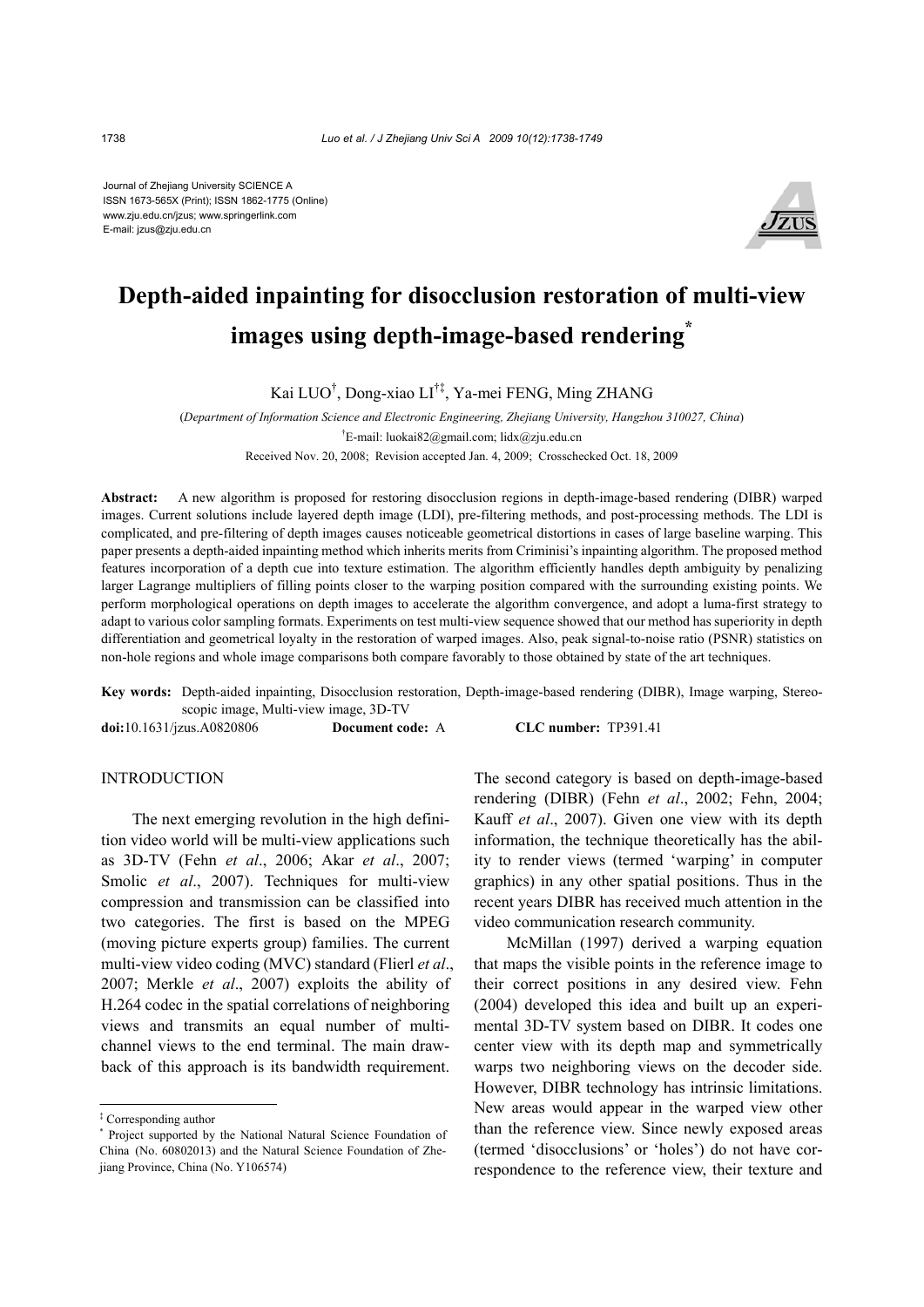depth attributes are uncertain. As the distance between the warped view and the reference view increases, the disocclusion becomes bigger.

Disocclusion is caused by insufficient points information in the reference image and is manifest as a discontinuity in depth image. There are a number of methods for dealing with the disocclusion problem. We classify them into three categories.

The first, termed 'layered-depth-image' (LDI) (Shade *et al*., 1998; Yoon and Ho, 2007), aims to provide sufficient points information during rendering. Therefore, it stores scenario information not only of the visible surface points, but also of the invisible points. The method can generate high quality warped images but the acquisition and transmission of the layered images can be complicated.

The second category, we term 'pre-processing approaches'. Since discontinuity in depth image gives rise to disocclusion in the warped image, smoothing these discontinuities can reduce the disocclusion.

Fehn (2004) used a 2D Gaussian filter to smooth the center view's depth image. Through subjective evaluation, Zhang and Tam (2005) proposed the idea of adopting an asymmetrical 2D Gaussian filter instead of a symmetrical one. By differentiating the standard deviation and window size of the Gaussian filter in horizontal and vertical directions, warped images with fewer holes could be achieved. Chen *et al*.(2005) found that after whole depth image filtering, the warped image showed visual distortion. They ameliorated the filtering method by employing a specifically designed edge-dependent Gaussian filter. Inspired by this idea, Daribo *et al*.(2007) proposed a distance-dependent filter method to smooth sharp depth changes near object boundaries. In contrast to the Gaussian-filter-based method above, Wang *et al*.(2007) segmented the depth image into several layers and changed depth values point by point by limiting the object's displacement to 1 or 2 pixels.

By changing the point intensity of the depth image, a pre-processing approach reduces or even eliminates disocclusion regions. However, changes of depth values bring the problem of object geometrical distortion in the warped image.

The third approach, we term 'post-processing'. This approach does not alter the depth image before warping. It processes the warped image to restore the disocclusion through image processing techniques.

Vázquez *et al.*(2006) assessed the subjective quality of warped images using different postprocessing techniques. The simplest method is average filtering. An unmapped point's intensity is assigned the averaged intensity of its surrounding points. Considering that the disocclusion usually lies in object boundaries in the horizontal, interpolation or extrapolation in the horizontal is also feasible. Due to their simplicity, the textures and structures in a disocclusion cannot be retained and they blur the processed region, a fault perceivable to human eyes.

Tauber *et al*.(2007) argued that image based rendering (IBR) should be combined with inpainting methodology. Inpainting is a family of post-processing techniques which is used to restore the specks and scratches in damaged paintings. As there is a natural similarity between damaged holes in paintings and disocclusions in DIBR warped images, inpainting has the potential to exhibit its power in disocclusion restoration. Also, satisfactory results have been observed by Lee and Kim (2007) and Wang *et al*.(2008).

This paper proposes a depth-aided inpainting algorithm for disocclusion restoration based on Criminisi's algorithm (Criminisi *et al*., 2004). According to the characteristics of DIBR process, we perform morphological operations on depth images before warping. During the disocclusion restoration, we adopt the luma-first strategy and handle the depth ambiguities on the object boundary by combining depth information into a cost function. We also retain a visually better structural connectivity in the disocclusion interior by revising the point priority computation. The proposed algorithm effectively restores the disocclusion by filling in photo-realistic points with depth levels similar to surrounding points. This paper gives a detailed description of the method and includes comparisons with state of the art methods.

## RELATED BACKGROUND

This section introduces the DIBR equation and Criminisi's algorithm. The first subsection explains the warping equation, and then presents the warped image with necessary re-sampling and visibility processing. The second subsection provides the notation diagram and introduces the procedure of Criminisi's algorithm.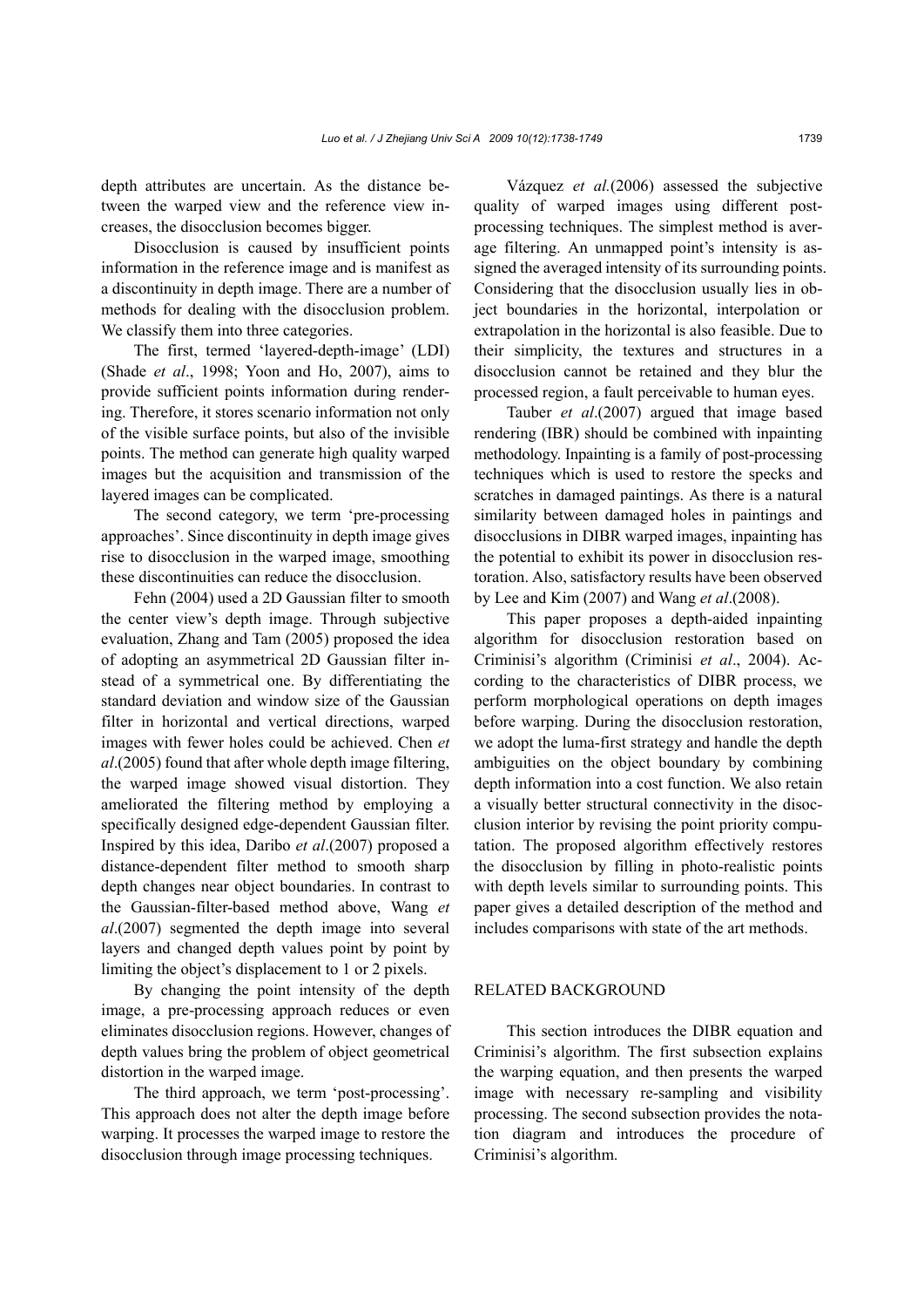#### **Depth-based-image rendering**

DIBR is the process of synthesizing 'virtual' views of a scene from reference images and associated per-pixel depth. The warping process can be conceptually decomposed into two steps including first projecting the reference image into the 3D world, then projecting the spatial scene onto the desired image plane (McMillan, 1997).

The perspective projection equation (Fehn, 2004) is

$$
m \cong AP_nDM. \tag{1}
$$

The equation indicates that the point's coordinate *m* in the camera plane is equal to the vector product of camera intrinsic matrix *A*, identity matrix *Pn* (Xu and Zhang, 1996), extrinsic matrix *D* and the point's coordinate *M* in the 3D world. The symbol ' $\cong$ ' denotes equality up to a non-zero scale factor (Hartley and Zisserman, 2000).

For illustration purposes, we write a 4×4 projection matrix

$$
P=A P_n D,\t\t(2)
$$

which is computed from camera parameters. Substituting  $P$  into Eq.(1), we have

$$
\begin{pmatrix} w \cdot u_0 \\ w \cdot v_0 \\ w \\ 1 \end{pmatrix} = \begin{pmatrix} p_{00} & p_{01} & p_{02} & p_{03} \\ p_{10} & p_{11} & p_{12} & p_{13} \\ p_{20} & p_{21} & p_{22} & p_{23} \\ p_{30} & p_{31} & p_{32} & p_{33} \end{pmatrix} \begin{pmatrix} X \\ Y \\ Z \\ 1 \end{pmatrix}, \quad (3)
$$

where  $(u_0, v_0)$ <sup>T</sup> are the coordinates of a point in the image plane,  $(w \cdot u_0, w \cdot v_0, w)^T$  represent the point's camera coordinates, and  $(X, Y, Z)^T$  indicate the point's world coordinates. Thus, given the image plane coordinates  $(u_{ref}, v_{ref})^T$  and depth *Z* of a reference point, its position  $(X, Y)^T$  in the 3D world can be obtained through solving Eq.(3). Once the point's world coordinates  $M=(X, Y, Z)^T$  are obtained, performing the matrix multiplication, the target point in the warped image can be found as

$$
m_{\text{target}} = P_{\text{target}} M, \tag{4}
$$

where the variable  $P_{\text{target}}$  indicates the projection matrix (as defined in Eq.(2)) of the target camera and *m*target indicates the point's coordinates in the target image plane.

Fig.1 shows the first image with depth on the center camera position (camera 4) of the test sequence 'breakdancers'. Fig.2 shows the result of the first image warped to its neighboring camera position. White areas indicate disocclusion. The depth image is not pre-processed. We employ nearest neighbor analysis to handle re-sampling and *z*-buffering to handle visibility. The reference points' positions of target points are registered for our later depth-aided disocclusion restoration.



**Fig.1 The first image with depth from camera 4 of a test sequence 'breakdancers'**  (a) Color image; (b) Depth image



**Fig.2 Warping result**  The reference image is from camera 4 and the target image is from camera 5. White areas indicate disocclusion

### **Criminisi's inpainting algorithm**

Both natural and computer-synthesized images consist of texture and structure. Basically, holes in a DIBR rendered image could be filled with ambient texture. Furthermore, the structure that breaks off at the hole boundary should also be continued. Criminisi *et al*.(2004) proposed a patch exemplar based algorithm. Their insight is that the 'filling front' should first propagate along the linear structure (termed 'isophote' in the inpainting literature), thus making the structure extended and connected regardless of the shape of the hole boundary.

They devised a priority function to determine the filling order. For ease of description, we adopt the identical notation (Fig.3).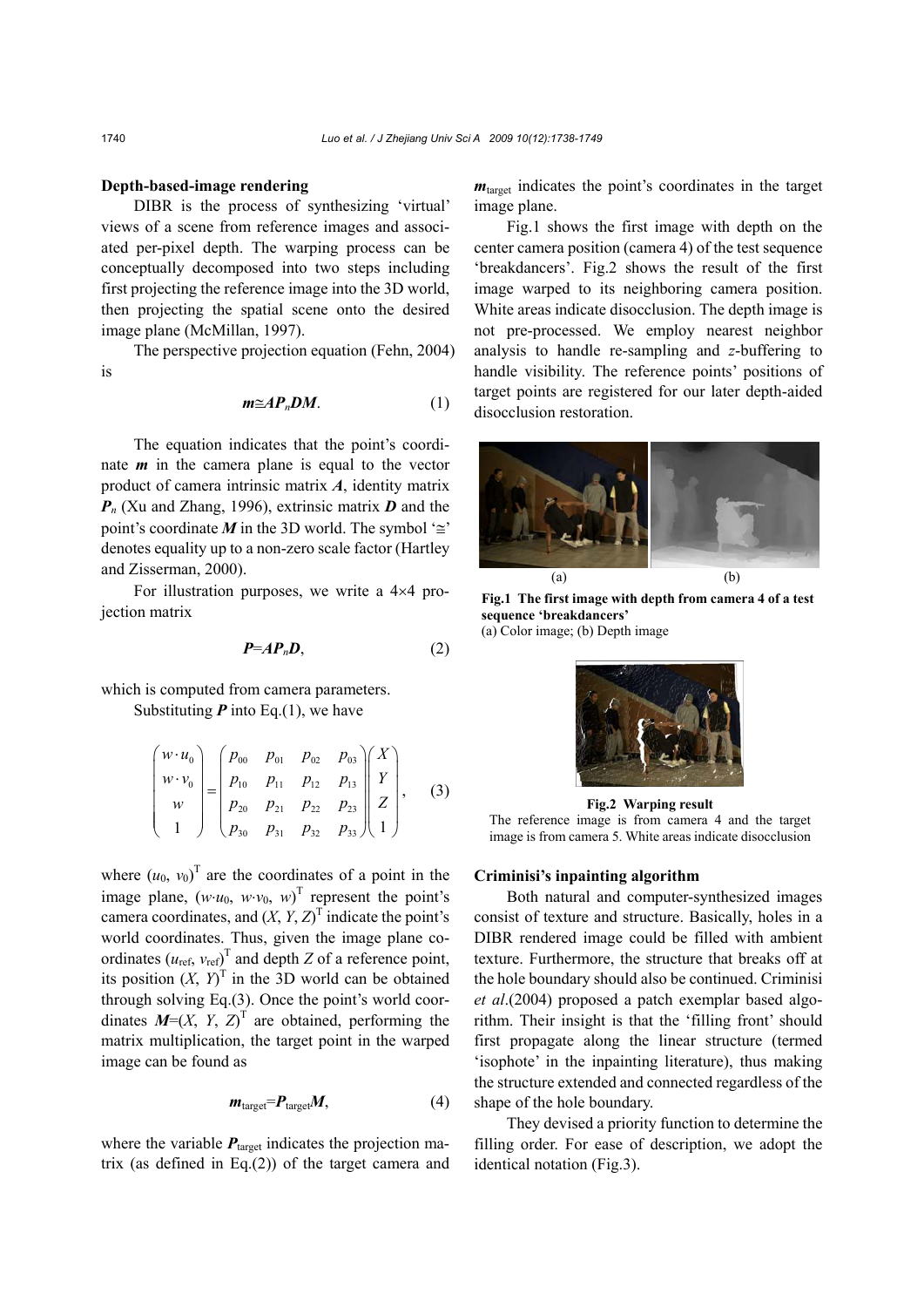

**Fig.3 Notation diagram (Criminisi** *et al***., 2004)**  Given the block  $\Psi_p$ ,  $n_p$  is the normal to the contour  $\partial\Omega$  of the hole region  $\Omega$ .  $\Phi$  is the non-hole region.  $\nabla I_p^{\perp}$  is the isophote at point *p*

Given a block  $\Psi_p$  centered at point *p* for some *p*∈∂Ω, the priority is computed as

$$
P(p)=C(p)D(p),\tag{5}
$$

where the confidence term  $C(p)$  and data term  $D(p)$ are defined as

$$
C(p) = \frac{\sum_{q \in \mathcal{V}_p \cap \Phi} C(q)}{\text{area}(\mathcal{V}_p)},
$$
 (6)

$$
D(\boldsymbol{p}) = \frac{|\boldsymbol{\nabla} I_p^{\perp} \cdot \boldsymbol{n}_p|}{\alpha}.
$$
 (7)

In brief,  $C(p)$  is the percentage of non-hole pixels in  $\Psi_p$ , and  $D(p)$  is the dot product of gradient term  $\nabla I_p$  and normal term  $n_p$ .  $\perp$  is the orthogonal operator and  $\alpha$  is a normalizing factor.

The algorithm first computes the priorities of the points on the hole contour. It then selects block <sup>Ψ</sup>*p*max with the highest priority and performs a block matching on the same image with the distance measure

$$
\Psi_{\hat{q}} = \arg\min_{\Psi_q \in \Phi} d(\Psi_{p\max}, \Psi_q), \tag{8}
$$

where  $\Psi_q$  is a block in the non-hole area  $\Phi$  of the same size as  $\Psi_p$ . Next the hole points of  $\Psi_{p\text{max}}$  are filled with extracted samples from the best matching block  $\Psi_{\hat{q}}$ . After the block filling, the shape of the contour changes and the above three steps are repeated until all the hole points are restored.

Criminisi's algorithm is capable of propagating both linear structure and 2D texture into the target region. The approach inspired us. In the next section, we incorporate the depth cue into the cost function and make a revision to the priority computation. Also we develop warping-specific processing strategies including depth image morphological processing and luma-first processing together with depth-aided inpainting to achieve exciting disocclusion restoration results in the multi-view warped images.

Besides its capability to consider both texture and structure, there are two additional reasons for us to adopt the inpainting algorithm. First, in the reference image, there are no mapping positions of the hole points in the warped image. Thus, the disocclusion areas are implicitly marked without a requirement for explicit manual labeling, which eases the auto-execution of the algorithm. Second, the depth image used by DIBR can be reused as a depth cue by the inpainting to accurately handle depth ambiguities.

#### PROPOSED METHODS

In this section we describe our proposed depth-aided inpainting algorithm in detail. As DIBR warped images have characteristics that are different from those of ordinary damaged paintings, we perform morphological operations on the depth image to reduce needle-hole in the warped image, and restore the luminance component first, to adapt to various image sampling formats. The key improvement is the incorporation of a depth cue into the texture estimation. Also, the revision of the priority calculation plays an important role. We describe the four steps in order of their function.

#### **Depth image morphological processing**

Before DIBR, we perform morphological processing on the depth image.

White areas inside the warped image indicate holes (Fig.2). The more notable lump-holes are along object and image boundaries. The other needle-holes are typically one pixel wide and spread over the warped image.

Holes are caused by missing information exhibited as depth discontinuities (Fig.1b). To make the depth value transit smoothly, pre-filtering methods (Chen *et al*., 2005; Zhang and Tam, 2005; Daribo *et al*., 2007) employ a Gaussian filter. But with large baseline warping (the baseline is the distance between the reference and warping positions), the approach would introduce visible geometrical distortions (Section 4).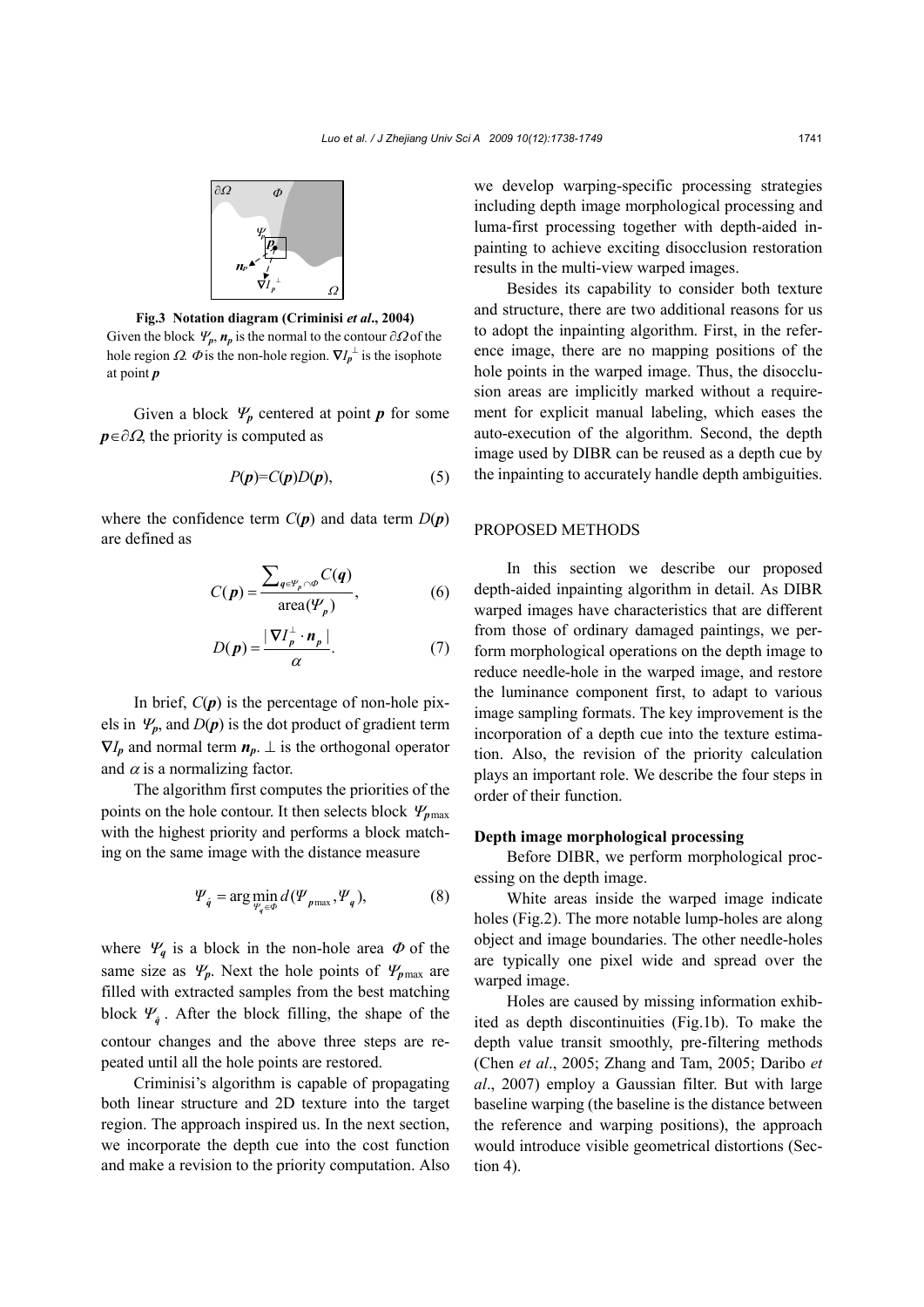Besides depth discontinuity, we also noticed that there are imperfections in the original depth image generated using current technology. Fig.4a shows the horizontal arm of the front man cropped from the depth image (Fig.1b). It is noticeable that the shape is fairly coarse. The coarseness to some extent brings needle-hole and uneven surface into the warped image (Fig.4b).

Aimed at reducing needle-holes, but not altering other points' depth values, we employ first opening then closing operations on the depth image. Fig.4c shows the same parts of Fig.4a after morphological operations. Fig.4d shows parts of the image warped from the processed depth image.



**Fig.4 The impact of morphological operation**  (a) Segment of horizontal arm from Fig.1b; (b) Segment warped from Fig.4a; (c) Result of opening and closing operations on Fig.4a; (d) Segment warped from Fig.4c. Note that the arm contour in Fig.4c is smoother than that in Fig.4a. Correspondingly, Fig.4d is smoother and has fewer holes than Fig.4b

The opening and closing reduces the needleholes, while keeping gray intensities unchanged. Readers can refer to Digital Image Processing (Gonzalez and Woods, 2002; Gonzalez *et al*., 2005) for more details. From experiments, it was shown that there is about a 10% time saving from restoring holes on images warped from morphological processed depth images, compared with that from the unprocessed depth image case (details shown in the subsection of 'Subjective evaluation').

#### **Priority calculation**

The processed depth images are used in the DIBR warping process, as described in Section 2. Next we assign priority to points on the holes' contour to select a point with the highest priority to be processed first.

Criminisi *et al*.(2004) defined the priority as the product of confidence and data terms. Referring to Eq.(5), the confidence term assigns high priority to blocks surrounded by non-hole regions, while the data term favors blocks that contain strong isophotes. As filling proceeds in the hole interior, because  $C(p)$  $(Eq.6)$ ) is in the range  $[0, 1)$ , once updated, it becomes smaller, indicating that we are less sure of the color value of filled points in the hole interior. Under a multiplicative case (Eq.(5)):  $P(p)=C(p)D(p)$ , the priority  $P(p)$  may decay to zero. Thus, the isophote would stop propagating.

The impact of priority is subtle and its negligible power in restoring holes in DIBR-warped images can be seen in Section 4. We revise the priority as

$$
P(p)=C(p)+D(p). \tag{9}
$$

Another revision we made was to the normalization method. We employ the unit normalization instead of intensity normalization ( $\alpha$ =255 for ordinary gray level luminance image) on ∇*Ip*. The result of  $\alpha(\nabla I_p)$  is a unit vector. This revision clips  $D(p)$  into the identical dynamic range as  $C(p)$ , thus achieving meaningful addition in Eq.(9).

## **Depth-aided texture estimation**

Once the priorities of contour points are calculated, the block containing the highest priority point is selected to be inpainted.

In the real image, points of similar depth are usually aggregated. Thus, one inpainting principle would be to select points with similar depth as existing surrounding points to remedy the missing area.

Considering the depth information, we devise the cost function  $d($ ,  $)$  in Eq.(8) as

$$
d(\Psi_p, \Psi_q) = \text{SAD}(\Psi_p, \Psi_q) +
$$
  

$$
\lambda \left| \text{average} \left( \sum \text{depth}(p_1) \right) - \text{average} \left( \sum \text{depth}(q_0) \right) \right|,
$$
  
(10)

where SAD is sum of absolute difference of mapped points. The SAD term favors blocks with similar texture as the surrounding region.

Fig.5 indicates the points' definition in Eq.(10). Mapped points in  $\Psi_p$  are defined as  $p_1|p_1 \in \Psi_p \cap \Phi$ , while unmapped points are defined as  $p_0|p_0 \in \mathcal{V}_p \cap \Omega$ .  $q_0$  in  $\Psi_q$  is of corresponding positions as  $p_0$  in  $\Psi_p$ .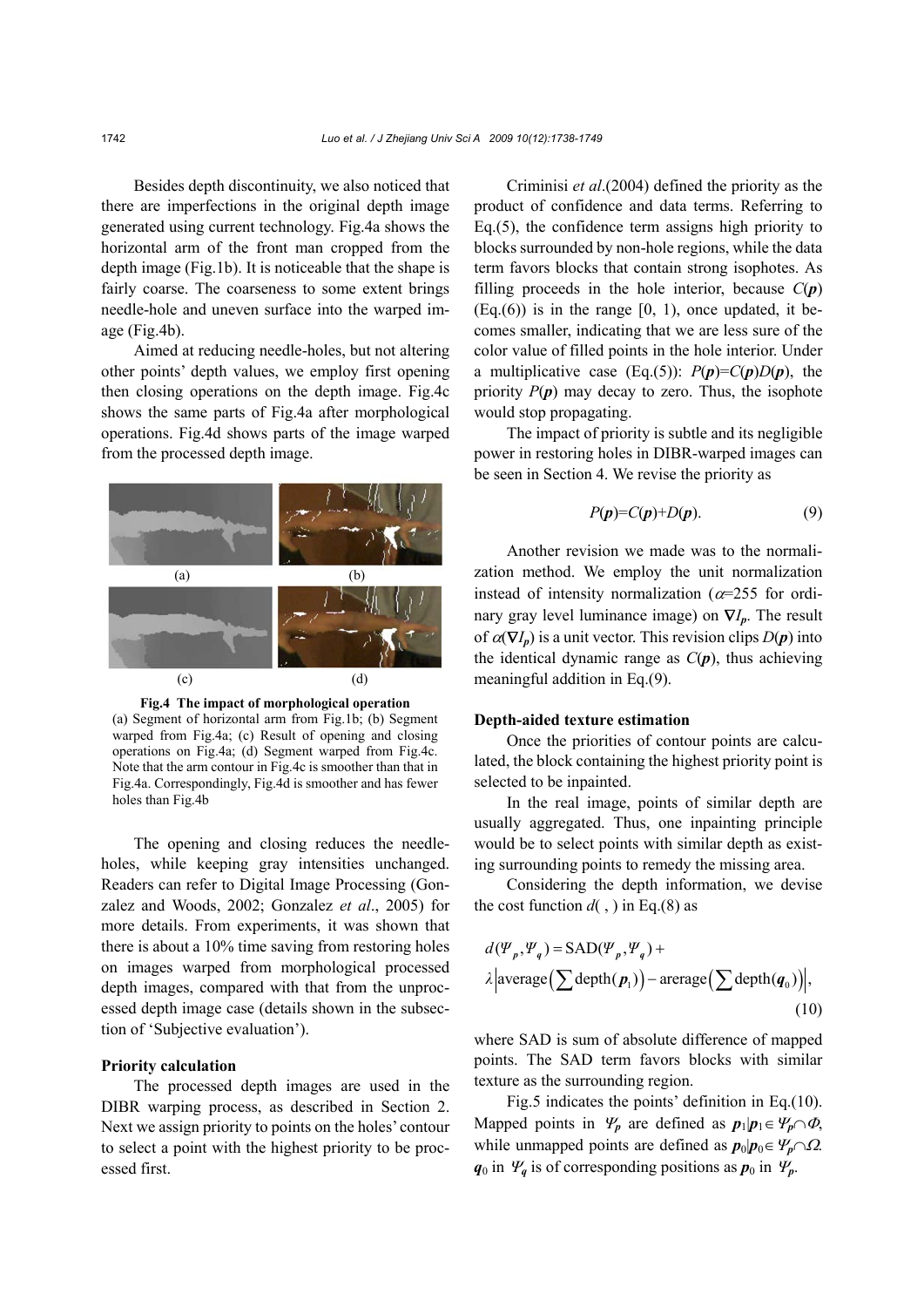

**Fig.5 Block match process diagram** 

(a) Reference image (the block match process is performed within SW in the reference image); (b) Current warped image, in which  $p_0$  in  $\Psi_p$  are to be inpainted. SW indicates search window.  $\Psi_p$  and  $\Psi_q$  are odd sized

 $\lambda$  is a Lagrange multiplier, which is defined as

$$
\lambda = \begin{cases} \lambda_{\text{b}}, \, \text{average} \big( \sum \text{depth}(\boldsymbol{p}_1) \big) \leq \text{average} \big( \sum \text{depth}(q_0) \big), \\ \lambda_{\text{r}}, \, \text{average} \big( \sum \text{depth}(\boldsymbol{p}_1) \big) > \text{average} \big( \sum \text{depth}(q_0) \big). \end{cases} \tag{11}
$$

Note that in Eq.(11)  $\lambda_f$  is larger than  $\lambda_b$ , for filling unmapped points in  $\Psi_p$  with textures from objects of smaller depth values is penalized. The depth term  $\lambda$ |·| of Eq.(10) favors candidate textures from farther background.

Based on two considerations, we perform the block searching in the reference image instead of the current warped image. First, there are many holes in the warped image, which would reduce the reliability of cost computation of candidate blocks and increase the difficulty of hole inpainting. Second, since every point's depth of reference image is preserved in the depth image, we could more conveniently use depth cues to aid the search process.

We locate the center of the search window on the point  $p_c$ , which is the projection point of the point with maximum gradient in block  $\Psi_p$ . There is a higher probability of finding the best matching block near  $p_c$ . Also, it is easy to locate  $p_c$  as we register the projection positions during DIBR.

Since we process multi-view warped image in YUV space, the image is usually in 4:2:0 format. The position of the hole region between luma space and chroma space is always inconsistent. Thus, we simplify the computation of the SAD term by considering only the *Y* component. Also, we choose the odd-sized block  $\Psi_p$ , for its symmetry to place the contour point *p* at the center position.

#### **Chroma restoration**

Having found the best matching block  $\Psi_{\hat{q}}$  in the reference image, the luma values of  $p_0$  are copied from  $q_0$  in  $\Psi_a$ . The coordinates of  $q_0$  are also registered for the succeeding texture estimation.

After one block luma restoration, the affected points and their priorities on the hole contour are updated. The above described priority calculation and texture estimation steps repeat until all holes with their luma values are filled in.

Once all the luma holes are restored with their mapping positions registered, the chroma restoration can be performed. We copy the value from the reference image chroma space to the warped image chroma holes according to the registered mapping position of the specific luma hole point.

The luma-first restoration strategy adapts to various image sampling formats. Under a high fidelity 4:4:4 sampling format, by slight modification of the SAD computation, the estimation can more accurately find the best matching block.

In the next section, we will demonstrate the advantages of the depth-aided inpainting algorithm through experimental results. Also, we will discuss the mechanisms underlying the superiority.

## EXPERIMENTAL RESULTS AND DISCUSSION

To evaluate performance, we compared the proposed algorithm with that of Criminisi *et al*.(2004) and the typical Gaussian filter based asymmetrical filtering algorithm of Zhang and Tam (2005).

Experiments were based on test sequence 'breakdancers' with camera parameters and depth images provided by Microsoft Research Asia (Zitnick *et al*., 2004). The sequence has 8 views with 20 cm horizontal spacing between each. The video images have a resolution of 1024×768. The depth images are point based. For the DIBR warping, without explicit indication, the reference image corresponds to camera 4, while the target image corresponds to camera 5. All the experiments were run on a PC with 3.0 GHz Pentium IV CPU and 1 GB of RAM.

For the proposed algorithm, the block size was set to 9×9 and the search window size set to 15×15. There was a maximum of 225 candidate blocks. The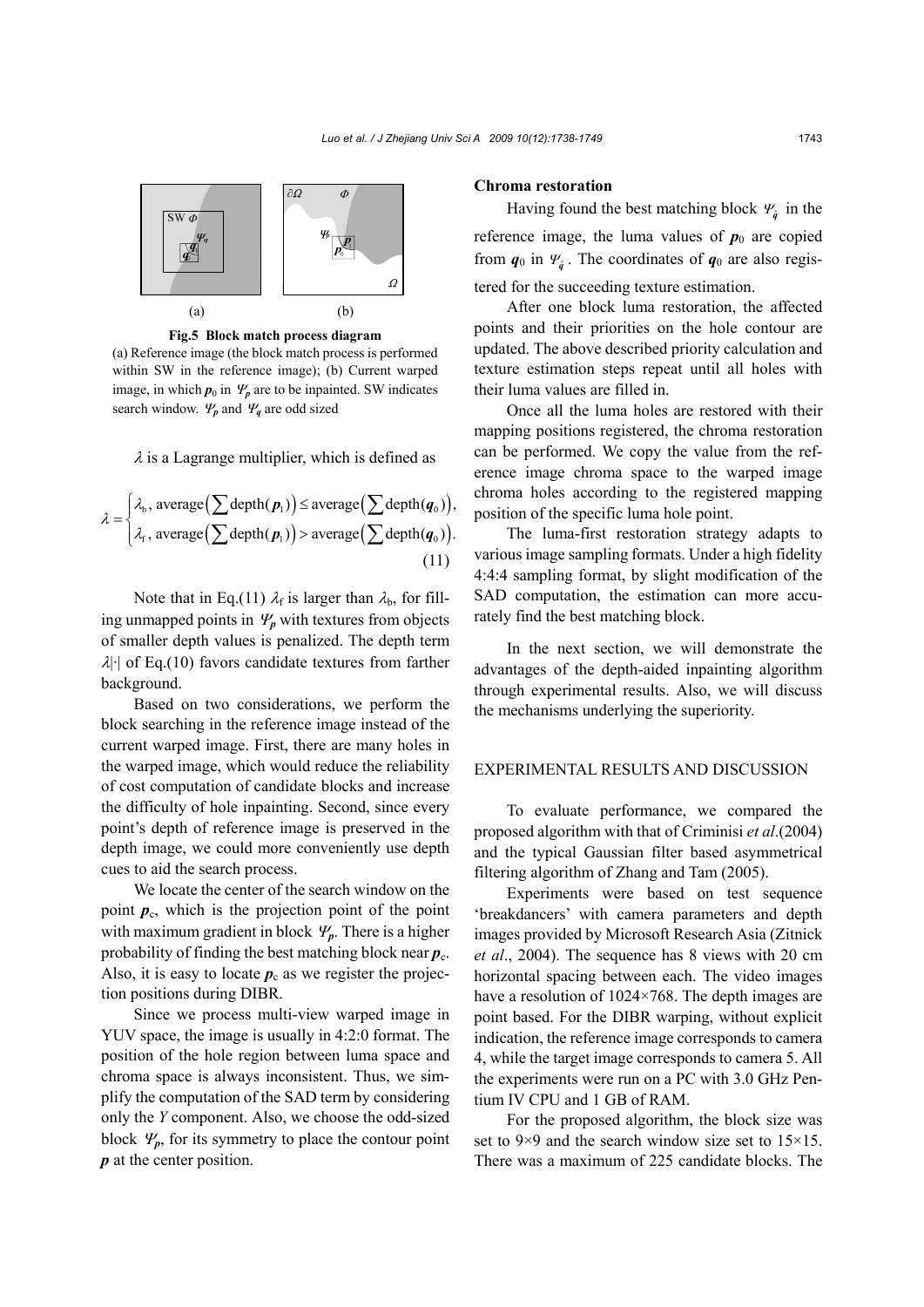Lagrange multipliers  $\lambda_f$  and  $\lambda_b$  were set to 10 and 0, respectively. The mask for the depth image morphological processing was a  $3\times 3$  unit square. The specific value was derived from our experiments. Compared with other values, it showed relatively good subjective results.

We set identical parameter values for the corresponding parameters in Criminisi's implementation. For Zhang's algorithm, the resolution of the video image was 1024×768, while the baselines between cameras were 20 cm, which is about 70% of the image width, and thus we applied strong smoothing parameters. The standard deviation of the Gaussian core was set to 20 horizontally and 60 vertically. The filter window size was set to 3 times the corresponding standard deviation, i.e., 61 points horizontally and 193 points vertically.

Fig.6 presents the real image and the warped images of the above three algorithms.



**Fig.6 The first image on the position of camera 5**  (a) Real image; (b) Zhang's algorithm: the depth image is asymmetrically filtered before DIBR; (c) Criminisi's algorithm: the warped image is inpainted; (d) Proposed algorithm: the depth image is opened and closed, and the warped image is depth-aided inpainted. (b), (c) and (d) are warped images

#### **Subjective evaluation**

This subsection presents details and evaluates the subjective visual quality of the disocclusion restored region.

The first detail shows the power of depth information in aiding disocclusion restoration. We crop parts of Figs.1b, 2, 6c, and 6d, and show them in Fig.7.



 $(c)$  (d)

**Fig.7 Segments of images** 

(a) From Fig.1b, which is the unprocessed depth image (the ellipses indicate defects in the depth value); (b) From Fig.2, which is warped without any processing; (c) From Fig.6c, which is inpainted by Criminisi's method; (d) From Fig.6d, which is inpainted by our method

Note the hole boundary between the man's body and background (Fig.7b). Fig.7c shows that parts of the man's left body are duplicated as the result of the SAD term only in Eq.(10). Fig.7d shows that when taking the filling points' depth into consideration, the 'ghost' artifact is much reduced.

The depth term  $\lambda$  | in Eq.(10) plays an important role during texture estimation. The multiplier  $\lambda$  varies according to the difference in depth between existing points and filling points. If the average depth of filling points is smaller than that of existing points, which means that relative to the existing points, filling points are closer to the observer position, these filling points are penalized to larger  $\lambda$  values. Otherwise, the filling points are bestowed smaller  $\lambda$  values. In general, the function favors points of equal or larger depth than that of existing points. This mechanism explains why much fewer foreground points are assigned to the left hole boundary in Fig.7d.

However, there is also artifact in Fig.7d. In the depth image in Fig.7a, the regions indicated by ellipses on the arm sink in, which makes the lumps away from the arm in Fig.7b. This is the cause of the 'ghost' artifact. Our algorithm detects that there is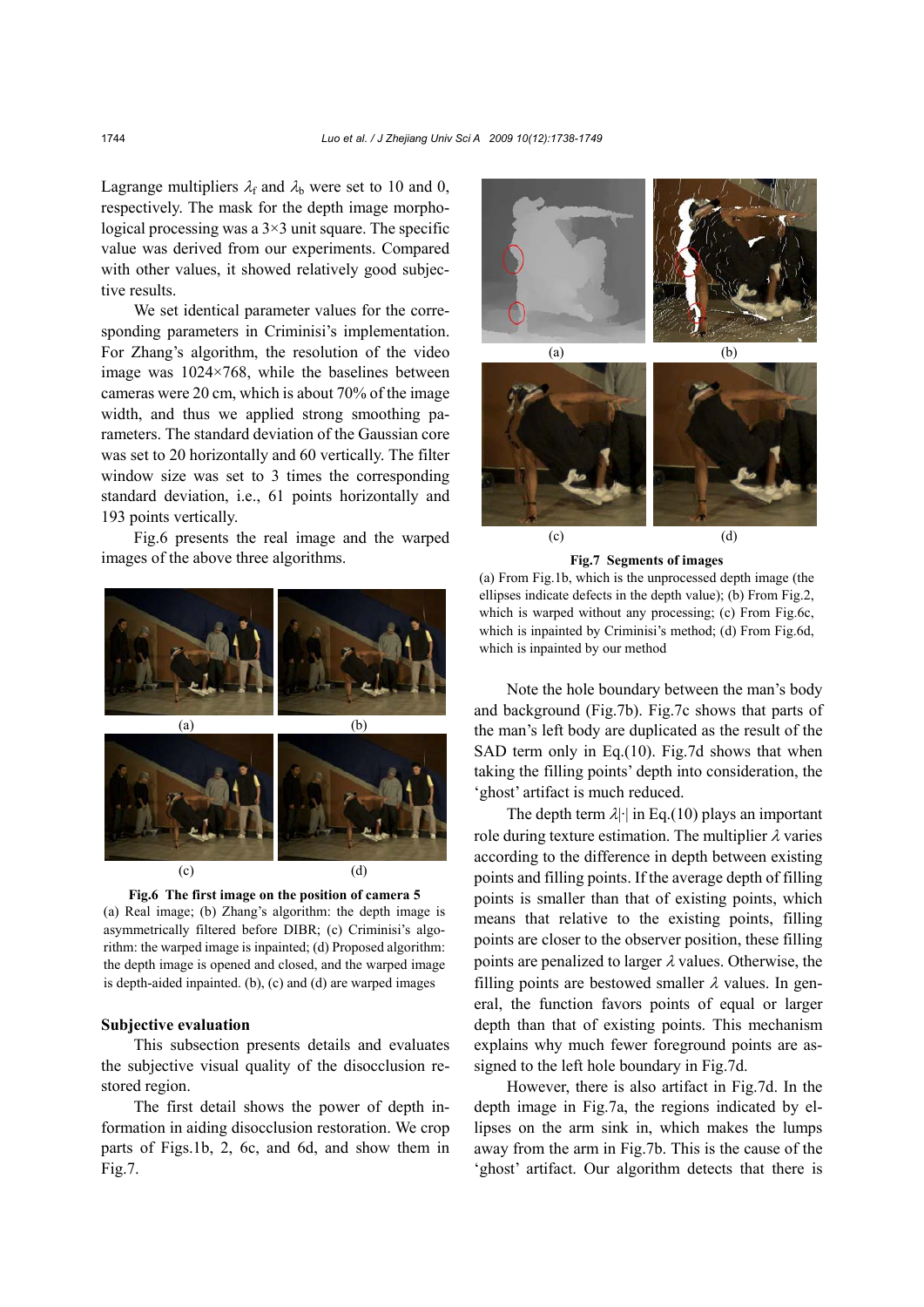notable depth difference between a lump and its surrounding points (actually they are both on the arm, but the depths are different) and therefore selects blocks from the background instead and leaves the lump alone. Without the depth term, the artifact would become much worse. Though not perfect, the efficacy of our depth-aided inpainting is proved.

The second detail illustrates the impact of our revision to priority computation.

Fig.8b shows that when filling proceeds into the hole interior, textures indicated inside the square have a tendency to spread. Our algorithm forces the line structures to grow until they intersect (Fig.8c). This structure preservation feature comes from the addition of Eq.(9).



**Fig.8 Segments of images** 

(a) From Fig.2, which is warped without any processing (note that it has a hole area on the right side); (b) From Fig.6c, which is inpainted by Criminisi's method; (c) From Fig.6d, which is inpainted by our method

The addition of confidence and data enforces the function of the data term. Under the multiplication case of Eq.(1), while confidence decays in the hole interior, though structure exists, the point priority inevitably becomes small, which makes it uncertain to propagate first. Instead, the addition weakens the confidence influence. A strong isophote takes precedence in propagation.

The third detail demonstrates the discrepancy between an image warped from a Gaussian filtered depth image and the real image.

The main advantage of the depth image pre-filtering method is the smoothness presented in the warped image. It seems that there are fewer artifacts in Fig.6b than in Fig.6d. However, note the two ends of each vertical line when the real image, the inpainted warped image by our method and the Gaussian filtered image are aligned (Fig.9). It can be seen that there are geometrical distortions in foreground objects in the Gaussian filtered image, while there are almost no distortions in our inpainted image. The arm and shoulder of the man in the center of the bottom image are broadened, while the faces of two men on the left are narrowed. The alignment also reveals that the men's physical positions are left-biased compared with the real image.



**Fig.9 Aligned images for comparison** 

The top image is of Fig.6a, which is the original real image. The middle image is of Fig.6d, which is the warped image inpainted by our method. The bottom image is of Fig.6b, which is warped from asymmetrical Gaussian filtered depth image. The ends of each vertical line indicate positions of geometrical distortions

We explain the cause of the above observations as follows. Fig.10 shows the comparison between the original depth image and the Gaussian filtered image. In our experiment, the positions of warped objects target to the right of the original positions in the reference image. Thus, under the normal horizontal left to right scan of the depth image, the transition from dark to light indicates disocclusion position in the warped image, while the transition from light to dark does not.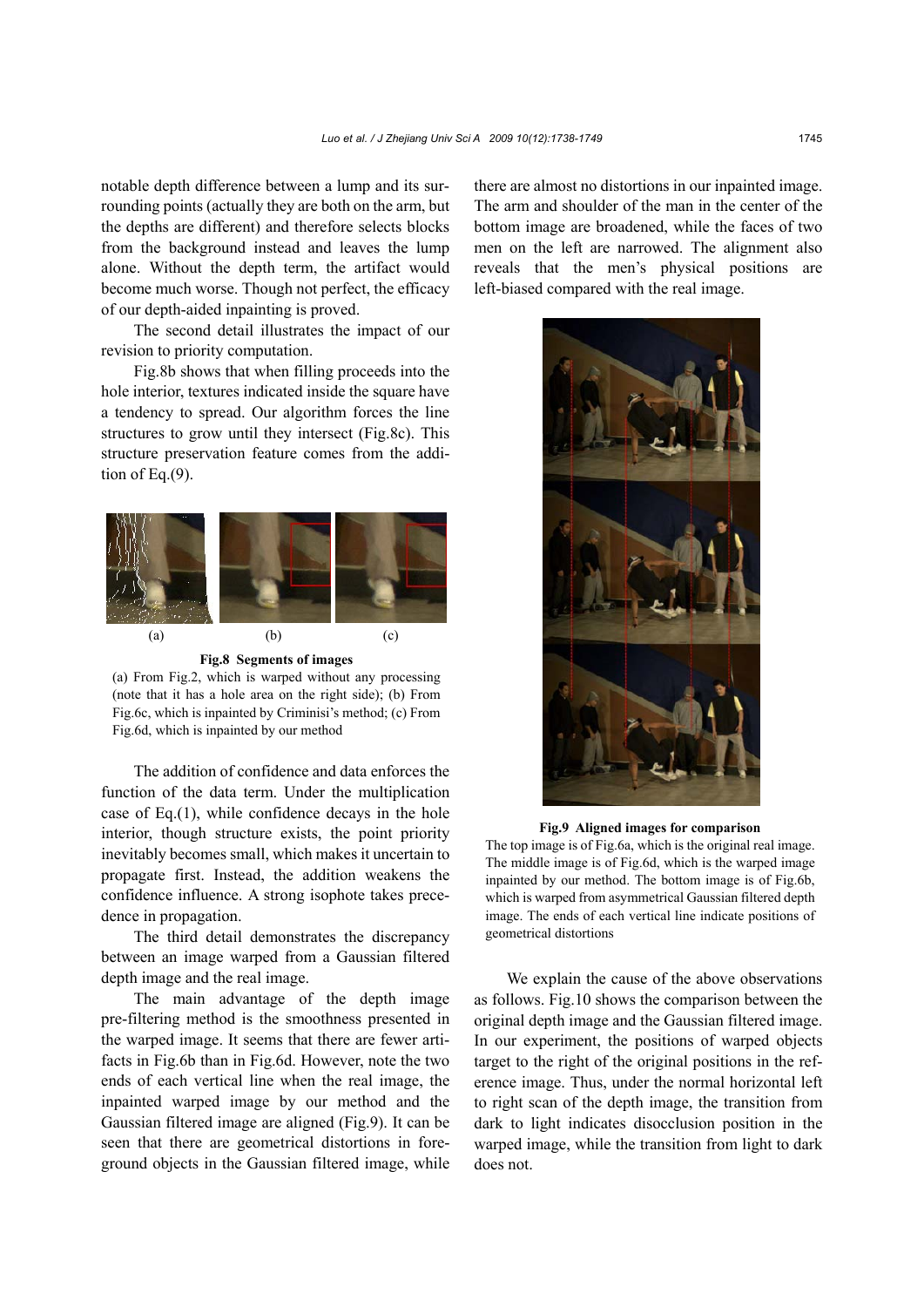

**Fig.10 Depth image comparison**  (a) Original image; (b) Asymmetrical filtered image

The Gaussian filter smoothes these transitions on the depth image. In positions neighboring original dark to light transition, the light color is darkened, which results in expansion of a foreground object in the warped image. In positions neighboring original light to dark transition, the dark color is lightened, which results in expansion of background texture in the rendered image. Thus, the foreground object is narrowed, even concealed, by the expanded background texture.

In brief, the positions of foreground objects change from what they should be because the value of the depth image alters. Pre-filtering approaches such as edge-dependent filtering (Chen *et al*., 2005; Daribo *et al*., 2007) may to some extent alleviate these distortions. Under cases of short baseline warping, the approach could produce satisfactory results.

The fourth detail demonstrates the effect of the morphological operation on the depth image in reducing needle-hole in the warped image.

Fig.11 demonstrates the effect of needle-hole reduction in the warped image when employing morphological processing on the depth image.

Comparing Fig.11a with Fig.11b, if the position in Fig.11a is a hole (in white), but the same position in Fig.11b is not a hole, then we mark this position in Fig.11c in black. The non-hole areas in both Figs.11a and 11b are marked in white in Fig.11c. Thus, Fig.11c shows the hole reduction in Fig.11b compared with Fig.11a.

The morphological operation reduces holes in the warped image before it is inpainted. Our software (without code optimization) shows that to finish one image with or without morphological operation takes about 8 and 9 s, respectively.

For the final image quality, we compared the whole sequence, and found few differences between the inpainted images with and without depth image





**Fig.11 Hole reduction illustration** 

(a) Warped image without morphological processing (of the target position on camera 5, the same as Fig.2), where white areas indicate holes. (b) Warped image with morphological processing. (c) The black point indicates that the position in Fig.11a is a hole, while in Fig.11b it is not a hole; the white background indicates the same non-hole area in both Fig.11a and Fig.11b

morphological processing. The peak signal-to-noise ratio (PSNR) statistics in Fig.15 ('No-Morph' vs. 'Proposed') confirm this. Thus, we may say that the main function of morphological operation lies in reducing needle-hole in the warped image, thereby accelerating the overall process. Its effect in improving the image quality is limited.

The above comparative details could be found throughout the test sequence. Our proposed method inherits features from the original inpainting algorithm, and demonstrates its power in depth texture discrimination, structure preservation, and geometrical loyalty. Nevertheless, the algorithm also has limitations. It is best suited to restoring small hole areas. Fig.12a shows the warping result from the position of camera 7. The reference position is camera 4. There is about 60 cm between the reference and the target positions. We can see there are several lump holes in Fig.12a indicated inside the squares, and the inpainted result in Fig.12b seems not so perfect. The edge of the foreground man indicated in the two squares to the left in Fig.12b is not clear and the restored area shows the wrong textures. Also, the diagonal structure in the square to the right in Fig.12b does not intersect with the horizontal structure.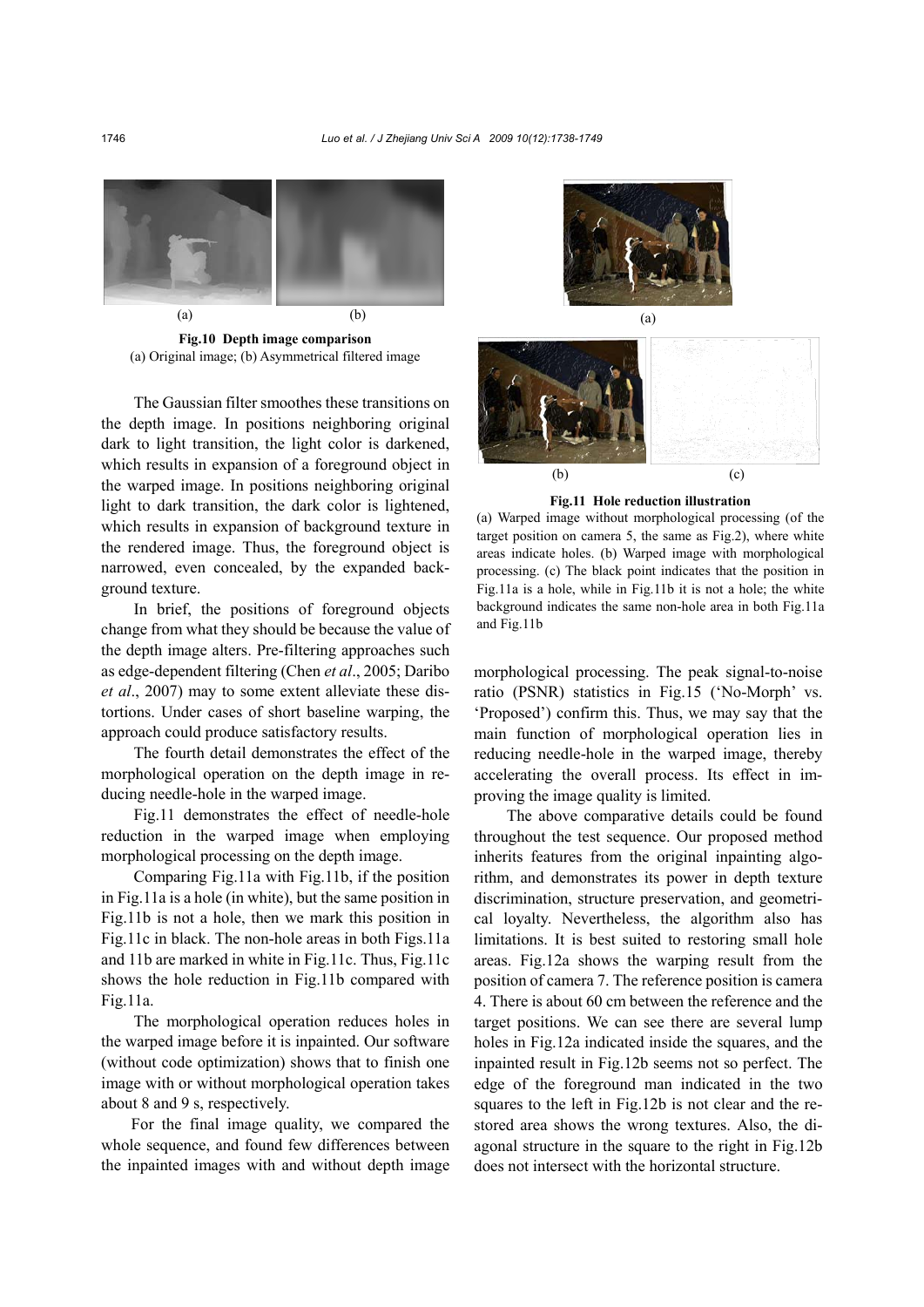

 **Fig.12 The first image from the position of camera 7**  (a) The warped image containing lump holes inside the squares; (b) The inpainted result of Fig.12a (the restored area inside the squares is not perfect)

### **PSNR comparison**

A metric for objective comparison is difficult to apply to DIBR rendered images. The concern is that, besides disocclusion, there are several factors that influence the quality of the warped image, such as the accuracy of the depth image and re-sampling of fractional points on the projected plane. To some extent, under current technology, DIBR rendered images are analogous to real images on projected position, but not identical.

Chen *et al*.(2005) used a model to evaluate the PSNR quality by comparing the non-hole region rendered from an unprocessed depth image with the same region rendered from a pre-processed depth image. For these methods consisting only of postprocessing, the non-hole region is the same as the region warped from the unprocessed depth image. Our method employs morphological operation on the depth image. However, the impact on the non-hole region in the warped image is minor. To demonstrate fully the PSNR quality of the warped image, we employ the comparison system shown in Fig.13. We compare the non-hole region warped from the unprocessed depth image with the same region warped from the processed depth image. Also, we present the whole image PSNR comparison between the warped image and the real image.

Fig.14 shows the non-hole region comparison results. The PSNR value of the proposed method is high since the morphological operation alters only the depth value of a limited number of points. While Gaussian filtering alters depth values of many more points, the PSNR of Zhang and Tam (2005)'s method is not high.

Fig.15 shows the whole image comparison results. The curve of our depth-aided inpainting method is always superior to those of other methods. Note that the PSNR value is not high enough to keep the fidelity of DIBR warped images to match real images. Nevertheless, the comparison results show the advantage of our algorithm in disocclusion restoration.



**Fig.13 PSNR comparison system**



**Fig.14 Non-hole region PSNR comparison** 

Non-hole region warped from the unprocessed depth image works as reference. The same region warped from the pre-processed depth image is compared with the reference region



**Fig.15 Whole image PSNR comparison** 

'No-Morph' indicates using our proposed method with no morphological operation on the depth image. Disocclusion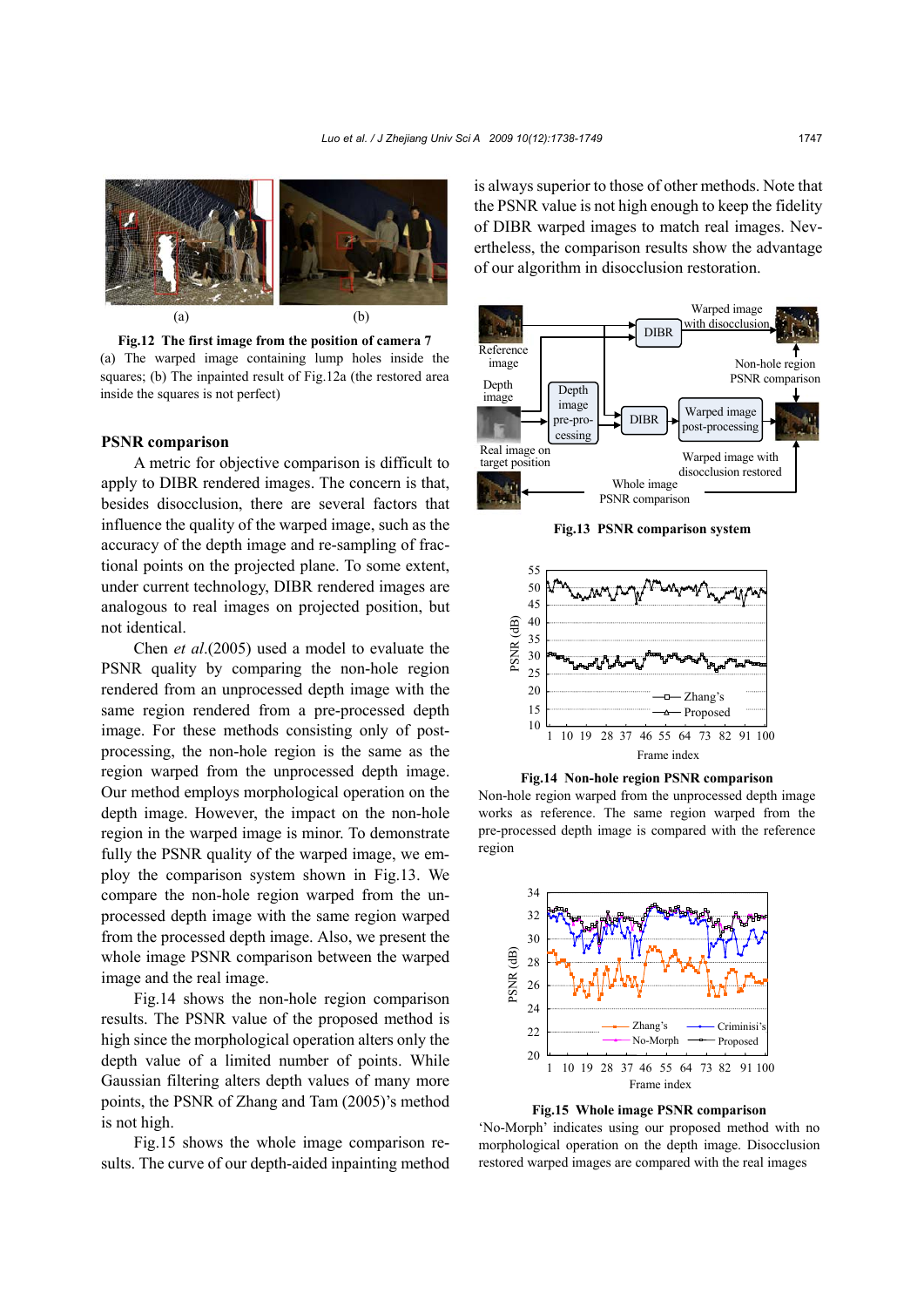## **CONCLUSION**

This paper has presented a depth-aided texture inpainting algorithm for disocclusion restoration of multi-view images in a DIBR system. The target disocclusion inside a warped image is restored with points from the reference image considering the maximum similarity of their textures and depth.

The proposed algorithm inherits the features of Criminisi's algorithm. It is capable of propagating both structure and texture into the target region. By taking depth information into account, we efficiently handle the depth ambiguities in deciding the best matching block. The revision to point priority calculation ensures the structure connectivity in the disocclusion interior. The morphological operations on the depth image reduce needle-hole, and luma-first restoration makes the algorithm adapt to various color sampling formats.

Experimental results showed that our method has an advantage in artifact reduction on the object boundary. Compared with depth image pre-filtering methods, our method has no geometrical distortions. The inpainting method keeps the fidelity of the warped image close to the real image. Statistical results also show that our method is superior to a pre-filtering method on the whole warped image.

The proposed algorithm achieves (1) depth differentiation, (2) structure preservation, (3) object fidelity, and (4) flexible adaptation. The method has beneficial implications for multi-view applications based on DIBR technologies such as 3D-TV. While conventional post-processing methods such as surrounding points interpolation could provide only a quality-limited image, and a pre-filtering method such as asymmetrical filtering may bring distortion, the depth-aided inpainting method provides a worthwhile approach to warped image restoration.

#### ACKNOWLEDGEMENTS

We would like to thank the anonymous reviewers for valuable guidelines, and Interactive Visual Media Group at Microsoft Research for multi-view video with fine quality depth data and camera parameters.

#### **References**

- Akar, G.B., Tekalp, A.M., Fehn, C., Civanlar, M.R., 2007. Transport methods in 3DTV: a survey. *IEEE Trans. Circ. Syst. Video Technol.*, **17**(11):1622-1630. [doi:10.1109/ TCSVT.2007.905365]
- Chen, W.Y., Chang, Y.L., Lin, S.F., Ding, L.F., Chen, L.G., 2005. Efficient Depth Image Based Rendering with Edge Dependent Depth Filter and Interpolation. IEEE Int. Conf. on Multimedia and Expo, p.1314-1317. [doi:10.1109/ ICME.2005.1521671]
- Criminisi, A., Perez, P., Toyama, K., 2004. Region filling and object removal by exemplar-based image inpainting. *IEEE Trans. Image Process.*, **13**(9):1200-1212. [doi:10. 1109/TIP.2004.833105]
- Daribo, I., Tillier, C., Pesquet-Popescu, B., 2007. Distance Dependent Depth Filtering in 3D Warping for 3DTV. IEEE 9th Workshop on Multimedia Signal Processing, p.312-315. [doi:10.1109/MMSP.2007.4412880]
- Fehn, C., 2004. Depth-Image-Based Rendering (DIBR), Compression, and Transmission for a New Approach on 3D-TV. SPIE, **5291**:93-104. [doi:10.1117/12.524762]
- Fehn, C., Cooke, E., Schreer, O., Kauff, P., 2002. 3D analysis and image-based rendering for immersive TV applications. *Signal Process. Image Commun.*, **17**(9):705-715. [doi:10.1016/S0923-5965(02)00079-6]
- Fehn, C., de la Barre, R., Pastoor, S., 2006. Interactive 3-DTV: concepts and key technologies. *Proc. IEEE*, **94**(3):524- 538. [doi:10.1109/JPROC.2006.870688]
- Flierl, M., Mavlankar, A., Girod, B., 2007. Motion and disparity compensated coding, for multiview video. *IEEE Trans. Circ. Syst. Video Technol.*, **17**(11):1474-1484. [doi:10.1109/TCSVT.2007.903780]
- Gonzalez, R.C., Woods, R.E., 2002. Digital Image Processing (2nd Ed.). Prentice Hall, Upper Saddle River, New Jersey, USA.
- Gonzalez, R.C., Woods, R.E., Eddins, S.L., 2005. Digital Image Processing Using Matlab. Prentice Hall, Upper Saddle River, New Jersey, USA.
- Hartley, R.I., Zisserman, A., 2000. Multiple View Geometry in Computer Vision. Cambridge University Press, Cambridge, UK.
- Kauff, P., Atzpadin, N., Fehn, C., Muller, M., Schreer, O., Smolic, A., Tanger, R., 2007. Depth map creation and image-based rendering for advanced 3DTV services providing interoperability and scalability. *Signal Process. Image Commun.*, **22**(2):217-234. [doi:10.1016/j.image. 2006.11.013]
- Lee, J., Kim, C., 2007. Removing Foreground Objects by Using Depth Information from Multi-view Images. SPIE, **6696**:669627-9. [doi:10.1117/12.735824]
- McMillan, L., 1997. An Image-based Approach to Threedimensional Computer Graphics. PhD Thesis, University of North Carolina at Chapel Hill, USA.
- Merkle, P., Smolic, A., Muller, K., Wiegand, T., 2007. Efficient prediction structures for multiview video coding. *IEEE Trans. Circ. Syst. Video Technol.*, **17**(11):1461-1473. [doi:10.1109/TCSVT.2007.903665]